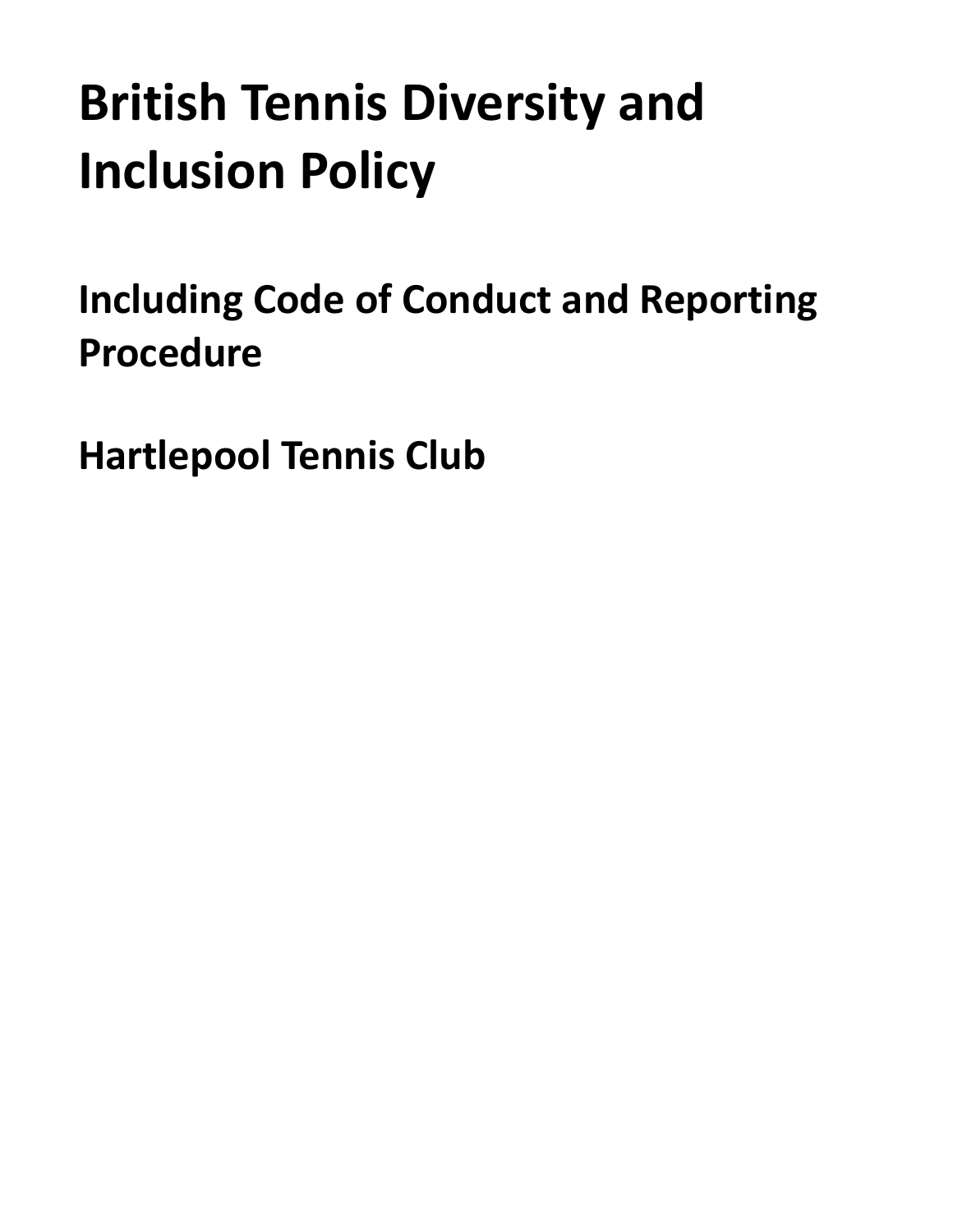# **Concern Reporting Procedure**

Anyone who has concerns that they or someone else is being discriminated against or has been a victim of discriminatory language or behaviour should:

| <b>Respond</b> | Listen carefully to what the person is telling you. Do not interrupt; keep questions to a<br>minimum; do not promise to keep the information secret                                                                                                                                                                                                                                                                                      |                                                                                                                                                                                                                                                                                                                                                                                                                                                                                                                                        |
|----------------|------------------------------------------------------------------------------------------------------------------------------------------------------------------------------------------------------------------------------------------------------------------------------------------------------------------------------------------------------------------------------------------------------------------------------------------|----------------------------------------------------------------------------------------------------------------------------------------------------------------------------------------------------------------------------------------------------------------------------------------------------------------------------------------------------------------------------------------------------------------------------------------------------------------------------------------------------------------------------------------|
| <b>Refer</b>   | Is someone in immediate danger?<br><b>YES</b><br>Call the police (999)<br><b>THEN</b>                                                                                                                                                                                                                                                                                                                                                    | <b>NO</b><br>Talk to the club's Welfare Officer in confidence -<br>Gaynor Parkinson 07800 906580; Talk to the LTA<br>Safeguarding Team * (020 8487 7000) as soon as<br>possible [Mon-Fri, 9am-5pm]. If the Safeguarding<br>Team is unavailable and you want advice before the<br>next working day, call the NSPCC (0808 800 5000) or<br>Parent Line Scotland (0800 028 2233) if your<br>concerns is about a child.<br>If your concern us about an adult ask them for<br>details of your Local Authority Adult Social Care<br>Services. |
|                |                                                                                                                                                                                                                                                                                                                                                                                                                                          | Hate crime can alternatively be reported through<br>True Vision at www.report-it.org.uk                                                                                                                                                                                                                                                                                                                                                                                                                                                |
| <b>Record</b>  | Write an objective account of your concerns immediately using the Reporting a Concern Form<br>found on the safeguarding page. Send it to the Safeguarding Team within 48 hours of the<br>concern/disclosure (safeguarding@lta.org.uk)<br>Handling a concern/disclosure can be emotionally difficult. If you would like to talk to someone<br>after making a concern/disclosure, contact the LTA Safeguarding Team by phone 020 8487 7000 |                                                                                                                                                                                                                                                                                                                                                                                                                                                                                                                                        |
|                | or email safeguarding@Ita.org.uk                                                                                                                                                                                                                                                                                                                                                                                                         |                                                                                                                                                                                                                                                                                                                                                                                                                                                                                                                                        |

Tennis Wales Safeguarding Lead (029 2046 3335) Tennis Scotland Safeguarding Lead (0131 444 4154).

(See appendix C for more details on what to do if a disclosure from a child or adult at risk is made to you)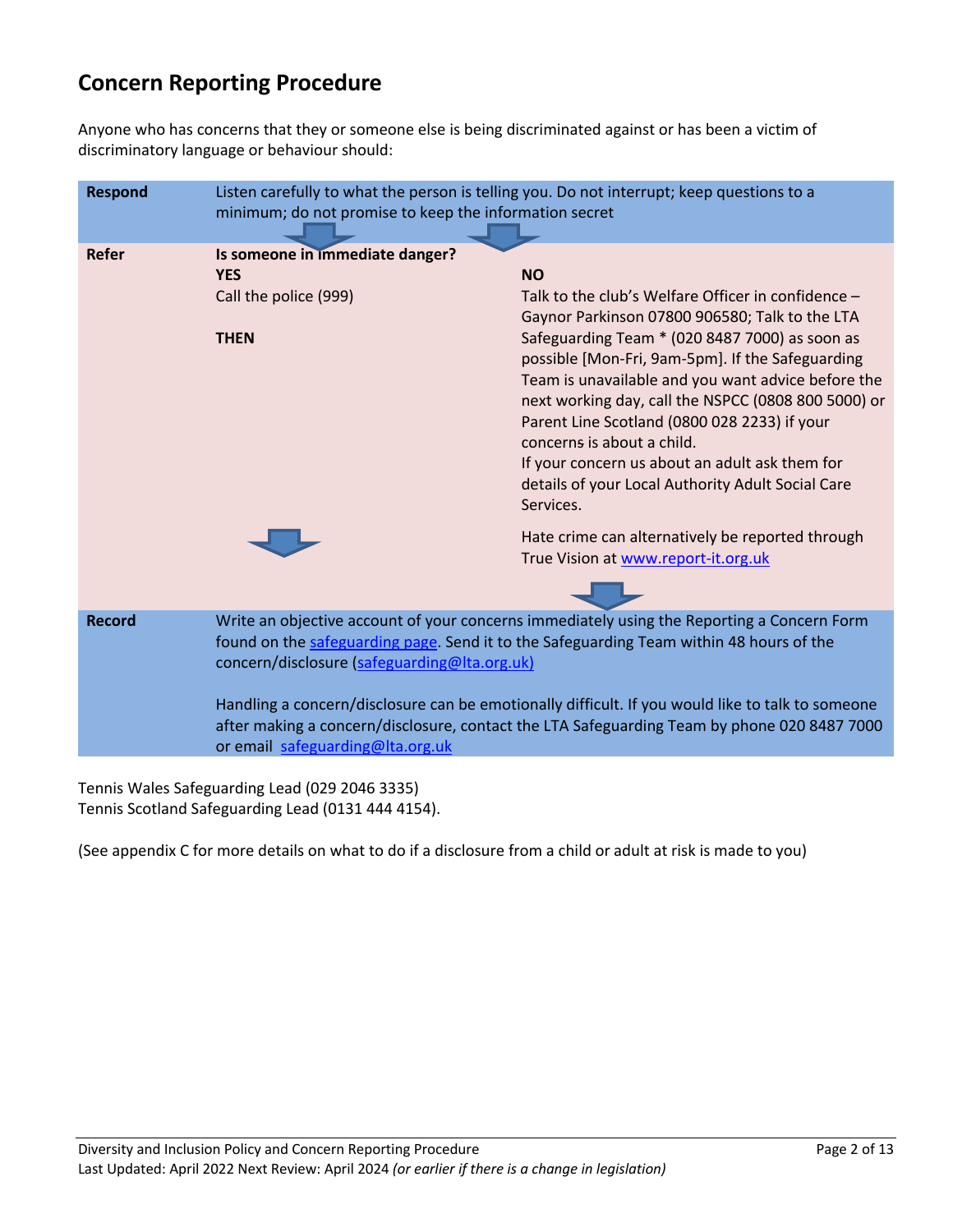# **Diversity and Inclusion in Hartlepool Tennis Club**

This Policy sets out our commitment and includes our Safe and Inclusive Standards, Code of Conduct (page 8) and Reporting Procedure (page 2) and it supports our overall aims for diversity and inclusion that are to ensure that:

- Tennis is diverse and inclusive
- Diversity and inclusion are embedded in our club's culture and our behaviours
- We create a culture where inclusive leadership thrives
- We take a proactive approach using positive action to ensure that communities and individuals are valued and able to achieve their full potential.

To achieve these aims we believe that everyone involved in Tennis has a vital role to play in promoting diversity and inclusion and we ask everyone to become Safe and Inclusive Tennis Champions – proactively promoting Safe and Inclusive tennis and taking action against all forms of discrimination.

We are proud to have a Diversity and Inclusion Policy that demonstrates our commitment to making tennis diverse and inclusive. The commitment to Diversity and Inclusion is upheld by all - Lawn Tennis Association (LTA), Tennis Scotland, Tennis Wales and the Tennis Foundation.

These commitments are fully supported by Hartlepool Lawn Tennis Club Ltd Board.

Together we can make a positive difference to people from different backgrounds to participate in Tennis at our club.

Thank you.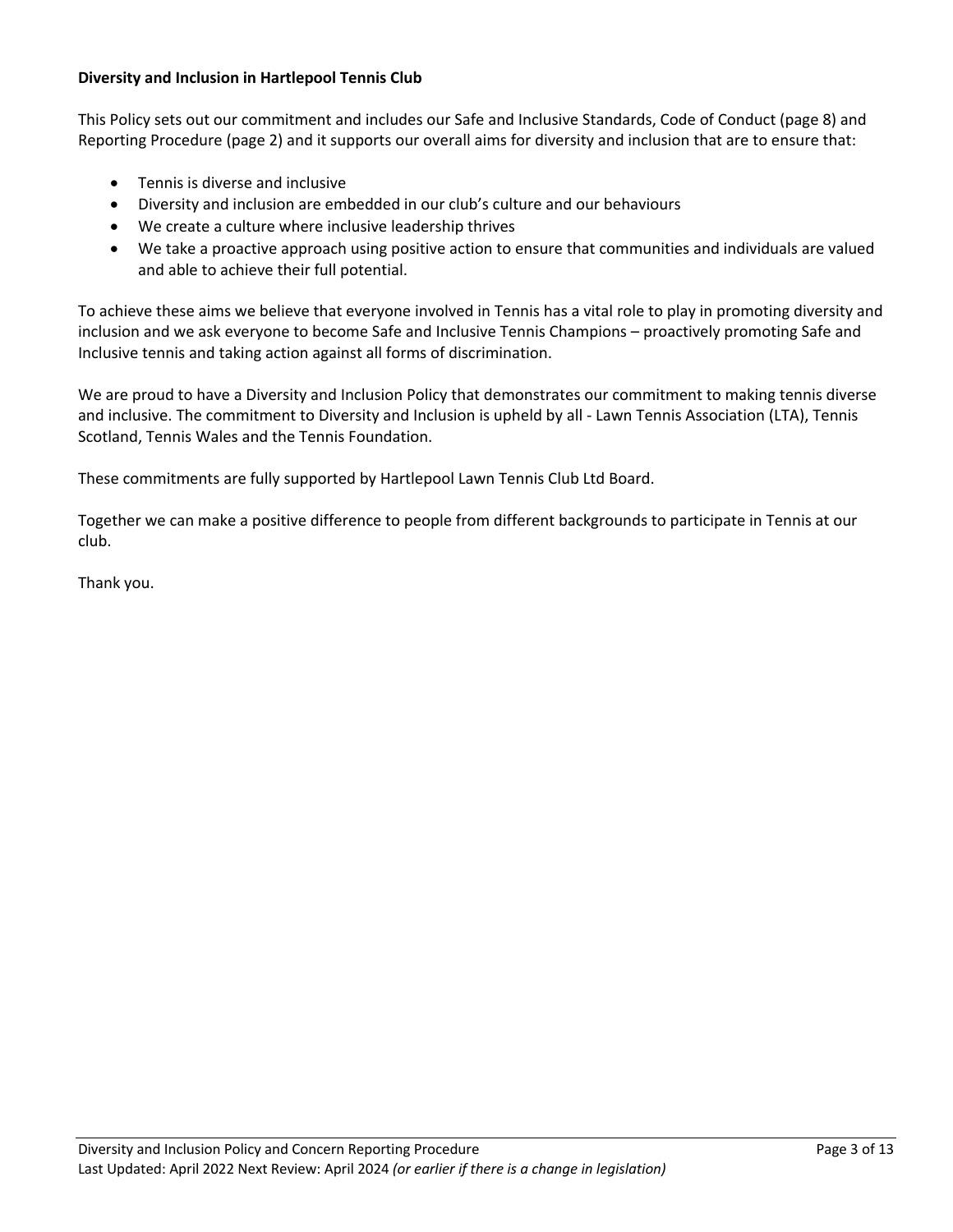# **Diversity and Inclusion Policy**

# **1. Policy Statement**

This Diversity and Inclusion Policy, Standards, Code of Conduct and Reporting Procedure are applicable to Hartlepool Tennis Club and is based on similar policies of:

- The Lawn Tennis Association (LTA)
- Tennis Scotland
- Tennis Wales
- The Tennis Foundation.

As a club we contribute actively to enable more people to play tennis more often, in a manner that it is safe, inclusive, and fair. This applies regardless of a person's age, disability, gender reassignment status, sex, marital or civil partnership status, pregnancy or maternity, race, sex, sexual orientation, religion, race or sexual orientation, socio-economic status or any other background.

We recognise that many concerns and/or disclosures may have both safeguarding and diversity and inclusion elements to them. This policy reflects this through its reporting procedures, which replicate the safeguarding concern reporting procedures.

This Policy strives to minimise risk and support our venue, programmes, events and individuals to deliver and experience a positive tennis experience for everyone. The Reporting Procedures in page 2 outlines how to respond to safeguarding or discrimination concerns/disclosures.

# **2. Use of Terminology**

We have adopted the following definitions to explain our approach to diversity and inclusion in tennis:

**Discrimination** – treating someone in a less favourable way and causing them harm, because of their age, disability, gender reassignment, marriage or civil partnership, pregnancy or maternity, race, religion or belief, sex or sexual orientation

**Diversity** – acknowledging, celebrating and respecting the differences between groups of people and between individuals. We will work to ensure that people can be assured of an environment in which their rights, dignity and individual worth are respected, and in particular that they are able to enjoy their sport without the threat of intimidation, victimisation, harassment or abuse.

**Harassment** – unwanted conduct related to a relevant protected characteristic, which has the purpose or effect of violating an individual's dignity or creating and intimidating, hostile, degrading, humiliating or offensive environment for that individual or creates an intimidating, hostile, degrading, humiliating or offensive environment. The focus is on the perception of the complainant not the intent of the perpetrator. Employees can complain of behaviour they find offensive even if it is not directed at them.

**Inclusion** – ensuring that tennis is equally accessible to any member of the community so they can be fully involved in whatever capacity they choose; and that they are supported to achieve their potential in any capacity e.g. player, employee, volunteer, coach or official. We will work to ensure that people have a genuine and equal opportunity to participate to the full extent of their own ambitions and abilities, that they feel respected and valued and are not singled out, with regard to their age, disability, gender reassignment status, sex, marital or civil partnership status,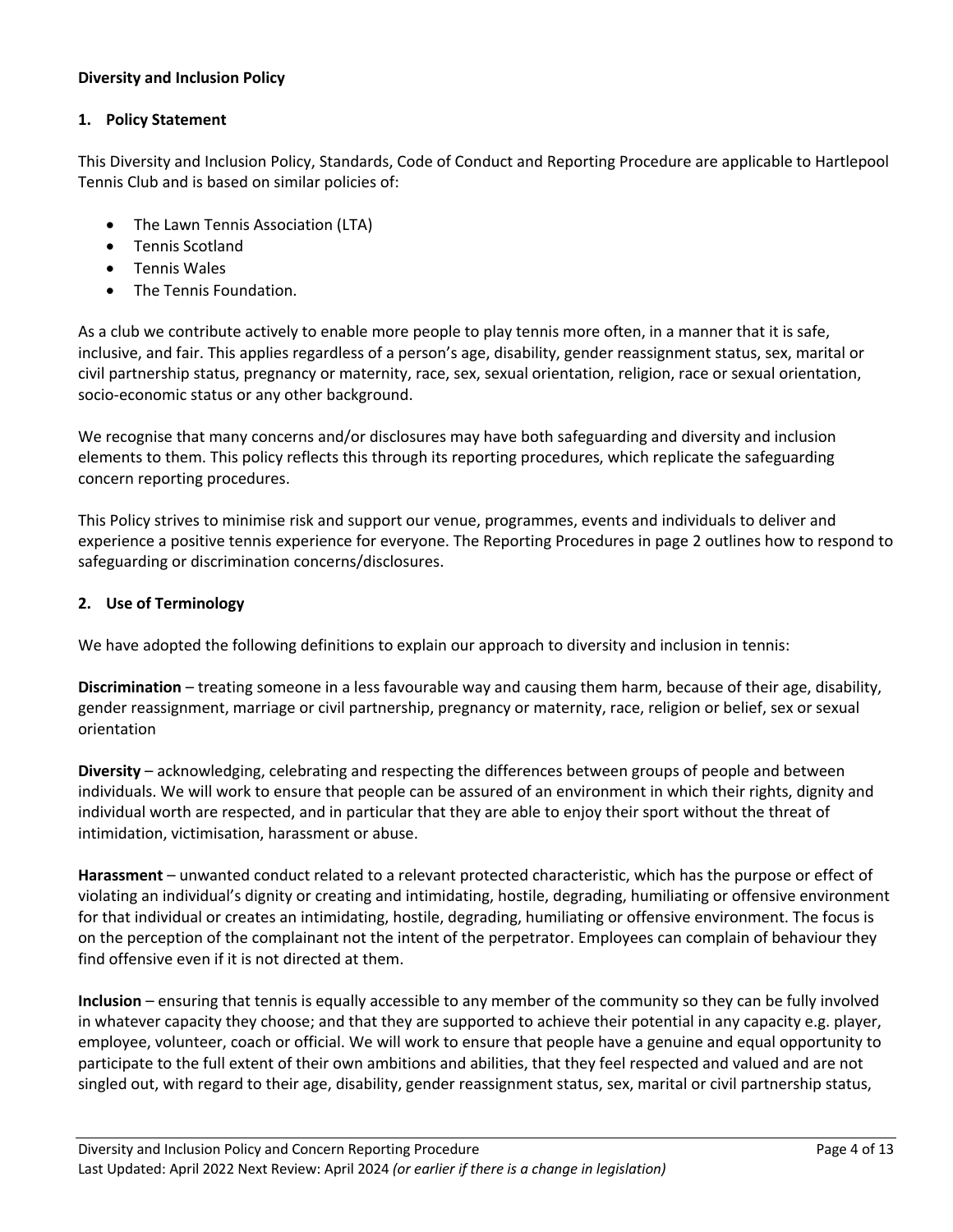pregnancy or maternity, race, sex, sexual orientation, religion, race or sexual orientation, socio-economic status or any other background.

**Positive action** – Hartlepool Tennis Club is committed to taking positive steps to counteract the effects of physical or cultural barriers – whether real or perceived – that restrict the opportunity for all sections of the community to participate equally and fully. We will ensure that we institute, support or contribute to appropriate measures or initiatives that enable access to tennis and participation in associated activities by people from any group that is under-represented in tennis or has difficulty accessing it and that they can do so with dignity or without being singled out.

(See Appendix A for full glossary of terms)

## **3. Scope**

Hartlepool Tennis Club has direct safe and inclusive responsibility for:

- Staff, consultants, coaches and officials they employ;
- Volunteers, including board members and councillors they recruit;
- Venues they own;
- Events and programmes they run; and
- Ensuring all accreditation requirements are met by accredited coaches, officials and venues.

We recommend and support the development of good diversity and inclusion practice to:

- Accredited coaches, officials and venues;
- Players, parents and carers;
- Volunteers recruited by other organisations;
- Venues hired by or on our behalf
- Club Events.

This Policy is in line with national legislation (see appendix B for details of the relevant legislation) and applicable to our club, specifically to every person and place that we have direct safe and inclusive responsibility for.

## **4. Responsibility for implementation of the Diversity and Inclusion Policy**

# **Diversity and inclusion is everyone's responsibility: not responding to discriminatory or unacceptable language and behaviour is not an option.**

- The club's Board and Chair have overall accountability for this Policy and Reporting Procedure, for being the strategic lead on diversity and inclusion and for ensuring compliance with the relevant legislation (see Appendix for details).
- The club's chair Paul Asensio and Welfare Officer Gaynor Parkinson have overall responsibility for implementation of the policy.
- The Chair and Welfare Officer of the club are responsible for updating this Policy and Reporting Procedure in line with legislative and organisational developments; and develop a strategic and proactive approach to diversity and inclusion and respond to discrimination concerns.
- The Hartlepool Tennis Club's Welfare Officer Gaynor Parkinson is responsible for supporting the club to identify where diversity and inclusion support is required; to implement safe and inclusive procedures;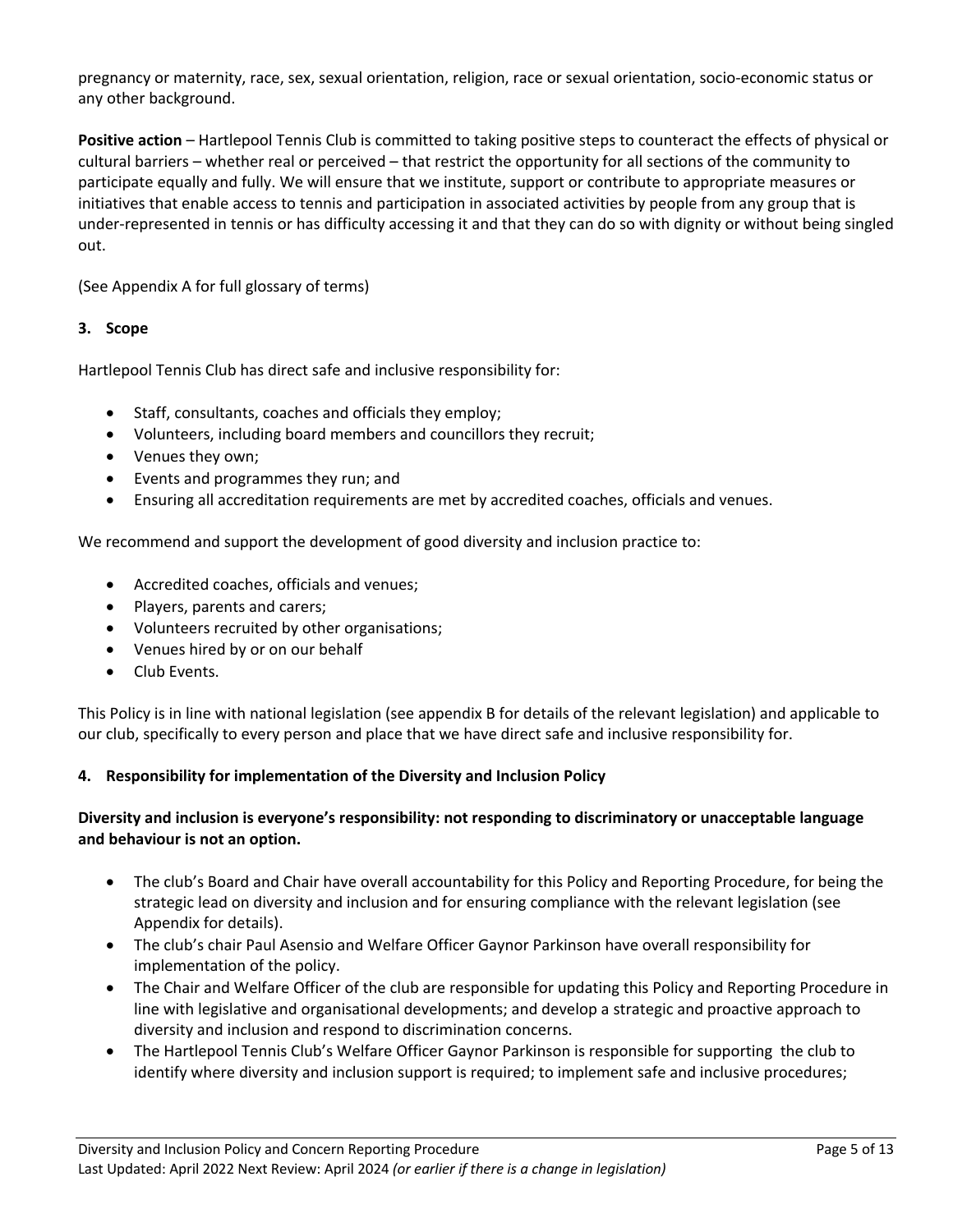promote diversity and inclusion principles, including the Safeguarding and Reporting Procedure, to all the venues they manage, programmes, events and individuals including players, parents and carers.

- All staff, consultants, coaches, officials and volunteers involved in tennis are responsible for raising diversity and inclusion concerns with the club's Welfare Officer to start with; then the Safe and Inclusive Tennis team if applicable, as outlined in the Reporting Procedure.
- Players, parents and guardians are responsible for upholding the Code of Conduct and Reporting Procedure.
- Hartlepool Tennis Club is committed to:
	- $\circ$  formally adopt this policy,
	- $\circ$  take steps to ensure that our board, members, participants and volunteers behave in accordance with the policy, including where appropriate taking disciplinary action under our constitution;
	- $\circ$  ensure that access to membership as well as access to participation is open and inclusive;
	- $\circ$  publish accurate information about the location and accessibility of our facilities; and
	- $\circ$  support measures and initiatives that British Tennis may institute or take part in to advance the aims of this policy as part of our commitment to our LTA membership.

Where there is a diversity and inclusion concern/disclosure:

• The individual who is told about, hears, or is made aware of the concern/disclosure is responsible for following the Concern Reporting Procedure above

## **5. Breaches of the Diversity and Inclusion Policy, Standards, Code of Conduct and Reporting Procedure**

Where there are concerns that diversity and inclusion good practice has not been followed, all staff are encouraged to follow the club's whistleblowing policy; consultants, coaches, officials, volunteers and players are encouraged to:

1. Complain directly to the person or organisation and seek resolution. In the first instance, this can often resolve many disputes or concerns.

2. If required, you can contact the LTA Safeguarding Team: safeguarding@lta.org.uk - they can assist in liaising with the club and investigating the matter. Alternatively, the NSPCC Whistleblowing advice line: 0800 028 0285; help@nspcc.org.uk can be contacted.

3. Seek further advice from the Equality Advisory Support Service a call on 0808 800 0082. For further information their website is: http://www.equalityadvisoryservice.com/app/ask

If someone comes to you with a concern around discrimination, listen to their complaint, reassure them and advise them of the routes listed above (1-3).

Breaches of this Policy and/or failure to comply with the outlined responsibilities may result in the following by the LTA, Tennis Scotland, Tennis Wales and/or the Tennis Foundation:

- Venues Potential removal of LTA accreditation
- Staff disciplinary action leading to possible dismissal and legal action.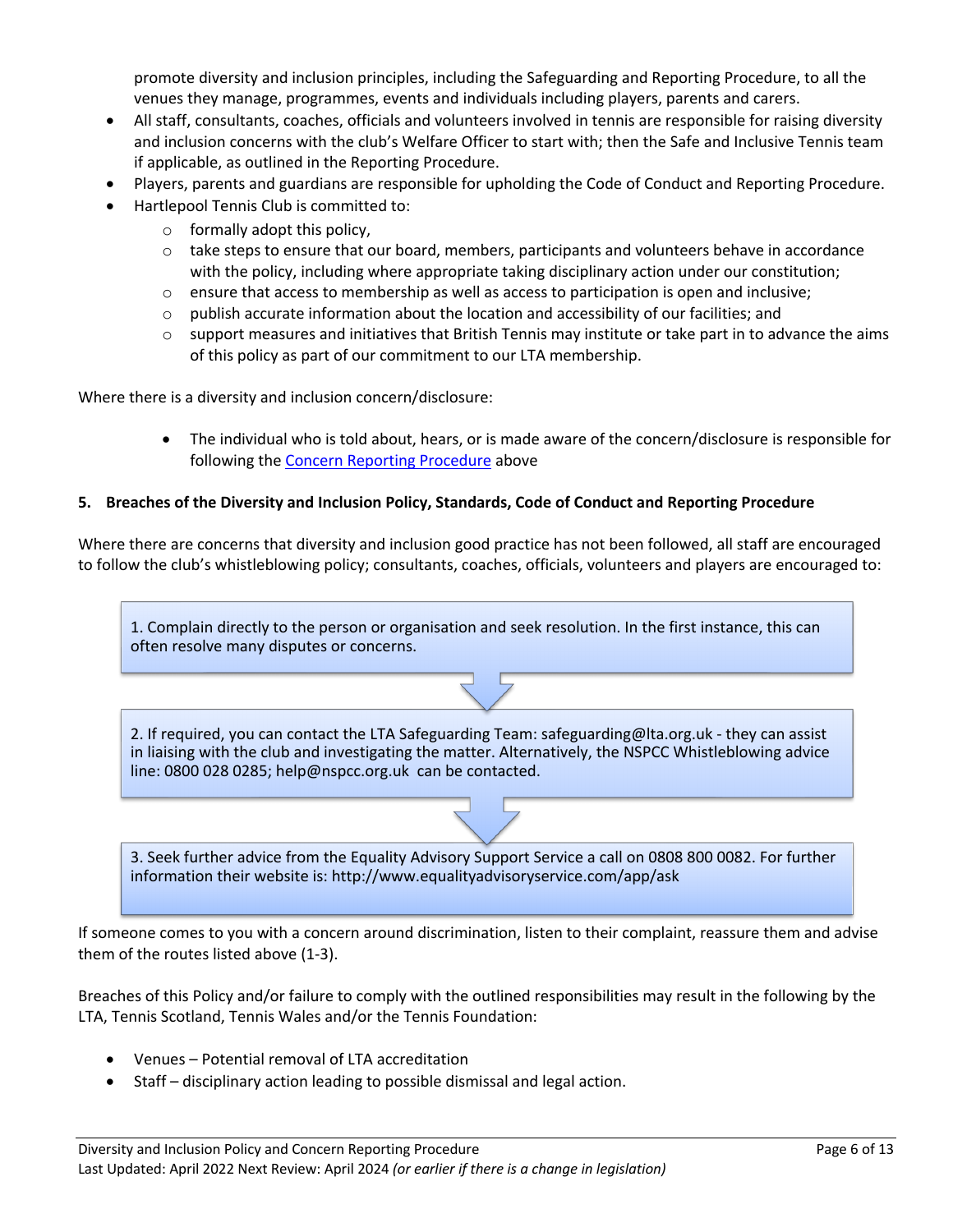- Contracted consultants, officials and coaches termination of current and future roles within all four organisations and possible legal action.
- Recruited volunteers, including councillors and board members termination of current and future roles within all four organisations and possible legal action.

Actions taken by staff, consultants, volunteers, officials, coaches, venues, clubs and/or events outside of the LTA, Tennis Scotland, Tennis Wales and/or the Tennis Foundation that are seen to contradict this Policy may be considered a violation of this Policy.

Where an appeal is lodged in response to a safeguarding decision made by the LTA Safeguarding Team and Safeguarding and Protection Committee and/or Licensing and Registration Committee, an independent appeal body such as Sport Resolutions may be used. Their decision is final.

# **6. Related policies and guidance**

- Safeguarding Policy
- Use of Changing Rooms Policy
- Anti-Bullying Policy
- Online Safety and Communications Policy
- Photography and Filming Best Practice Guidance
- And others as may be identified from time to time.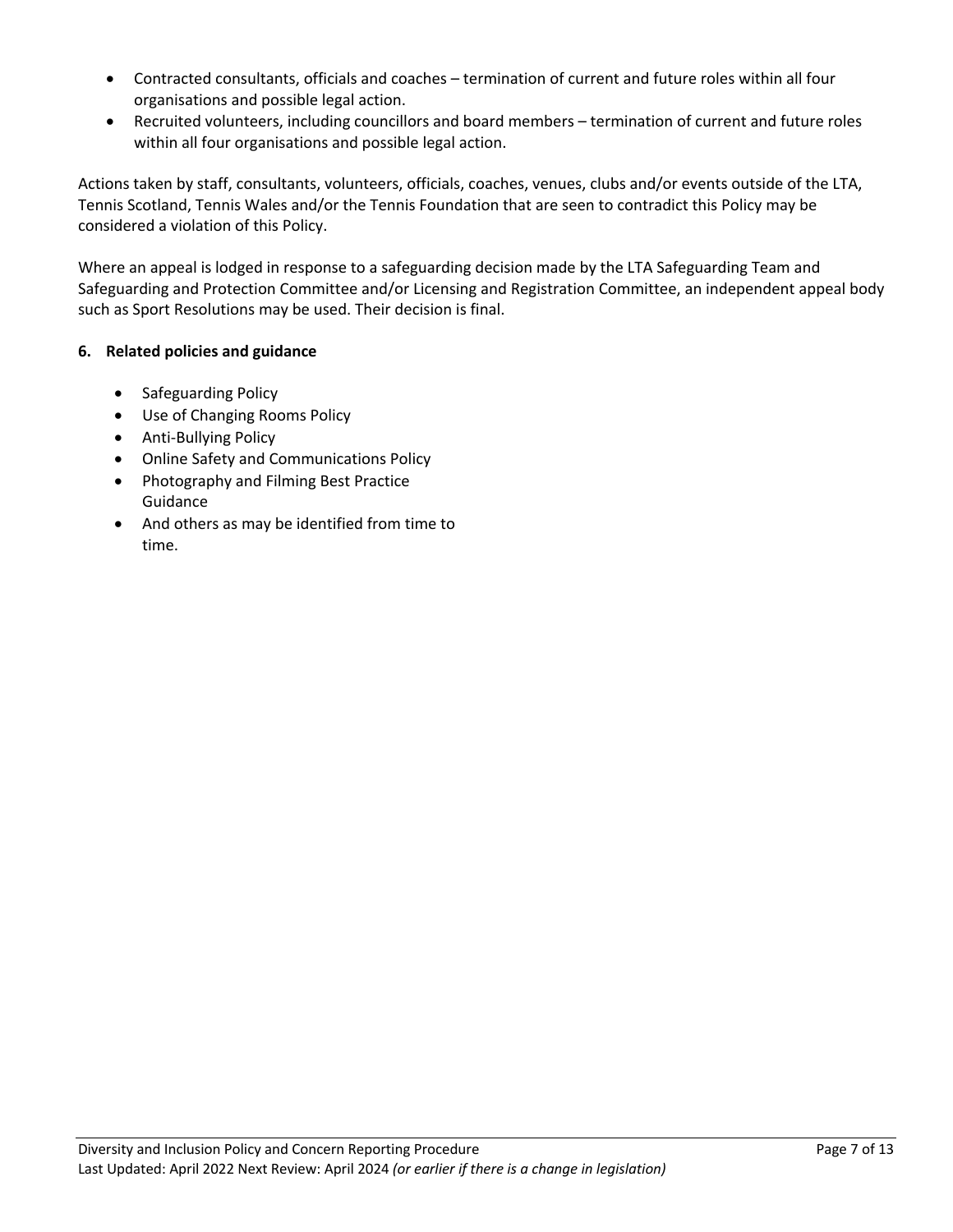# **Codes of Conduct**

## **All members of staff and volunteers agree to:**

- Prioritise the well-being of all children and adults at risk at all times
- Treat all children and adults at risk fairly and with respect
- Be a positive role model. Act with integrity, even when no one is looking
- Help to create a safe and inclusive environment both on and off court
- Not allow any rough or dangerous behaviour, bullying or the use of bad or inappropriate language
- Report all allegations of abuse or poor practice to the club Welfare Officer
- Not use any sanctions that humiliate or harm a child or adult at risk
- Value and celebrate diversity and make all reasonable efforts to meet individual needs
- Keep clear boundaries between professional and personal life, including on social media
- Have the relevant consent from parents/carers, children and adults before taking or using photos and videos
- Refrain from making physical contact with children or adults unless it is necessary as part of an emergency or congratulatory (e.g. handshake / high five)
- Refrain from smoking and consuming alcohol during club activities or coaching sessions
- Ensure roles and responsibilities are clearly outlined and everyone has the required information and training
- Avoid being alone with a child or adult at risk unless there are exceptional circumstances
- Refrain from transporting children or adults at risk, unless this is required as part of a club activity (e.g. away match) and there is another adult in the vehicle
- Not abuse, neglect, harm or discriminate against anyone; or act in a way that may be interpreted as such
- Not have a relationship with anyone under 18 for whom they are coaching or responsible for
- Not to have a relationship with anyone over 18 whilst continuing to coach or be responsible for them

## **All children agree to:**

- Be friendly, supportive and welcoming to other children and adults
- Play fairly and honestly
- Respect club staff, volunteers and Officials and accept their decisions
- Behave, respect and listen to your coach
- Take care of your equipment and club property
- Respect the rights, dignity and worth of all participants regardless of age, gender, ability, race, culture, religion or sexual identity
- Not use bad, inappropriate or racist language, including on social media
- Not bully, intimidate or harass anyone, including on social media
- Not smoke, drink alcohol or drugs of any kind on club premises or whilst representing the club at competitions or events
- Talk to the club Welfare Officer about any concerns or worries they have about themselves or others

#### **All adults agree to:**

• Positively reinforce your child and show an interest in their tennis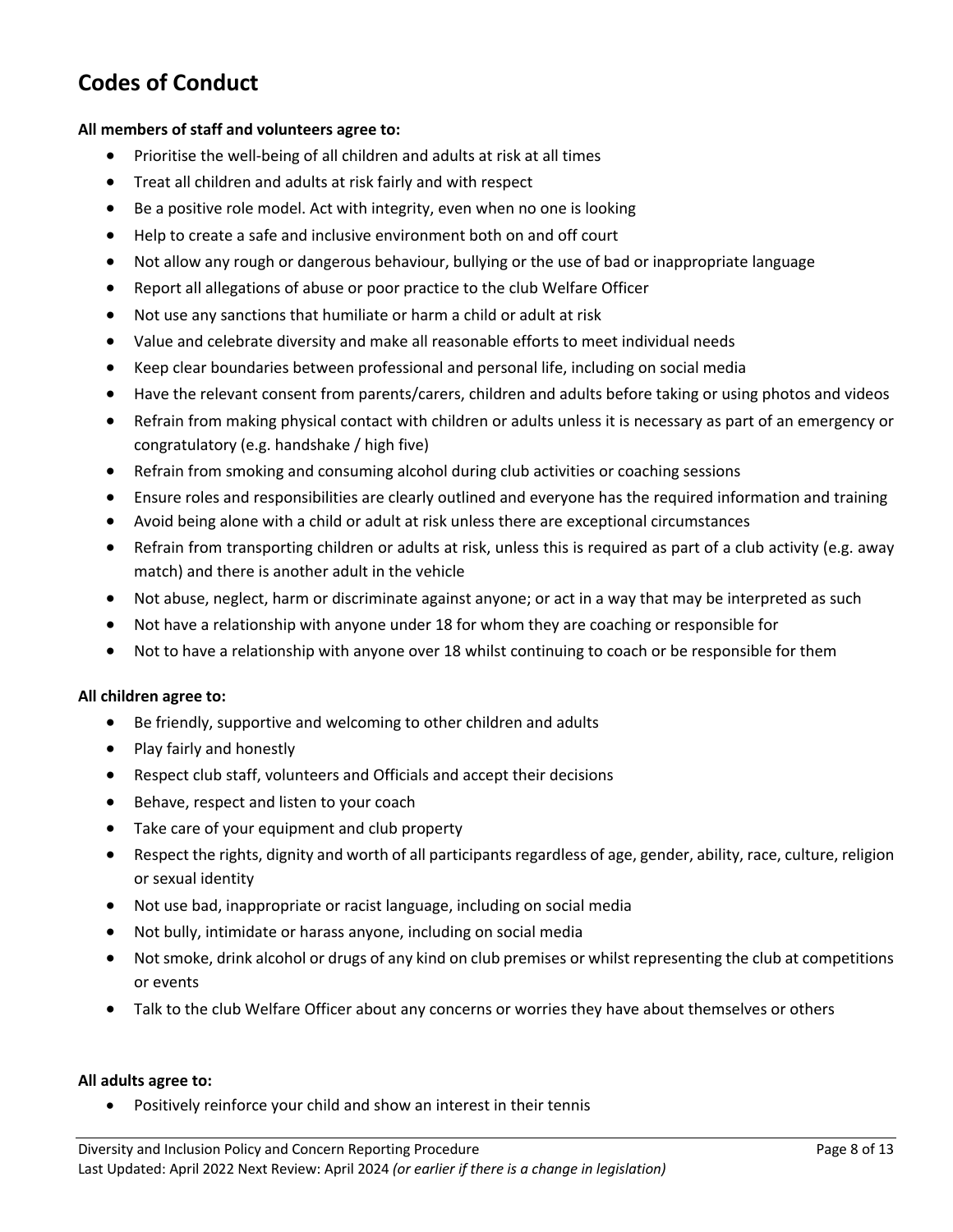- Use appropriate language at all times
- Be realistic and supportive
- Never ridicule or admonish a child for making a mistake or losing a match
- Treat all children, adults, volunteers, coaches, officials and members of staff with respect
- Behave responsibly at the venue; do not embarrass your child
- Accept the official's decisions and do not go on court or interfere with matches
- Encourage your child to play by the rules, and teach them that they can only do their best
- Deliver and collect your child punctually from the venue
- Ensure your child has appropriate clothing for the weather conditions
- Ensure that your child understands their code of conduct
- Adhere to your venue's safeguarding policy, diversity and inclusion policy, rules and regulations
- Provide emergency contact details and any relevant information about your child including medical history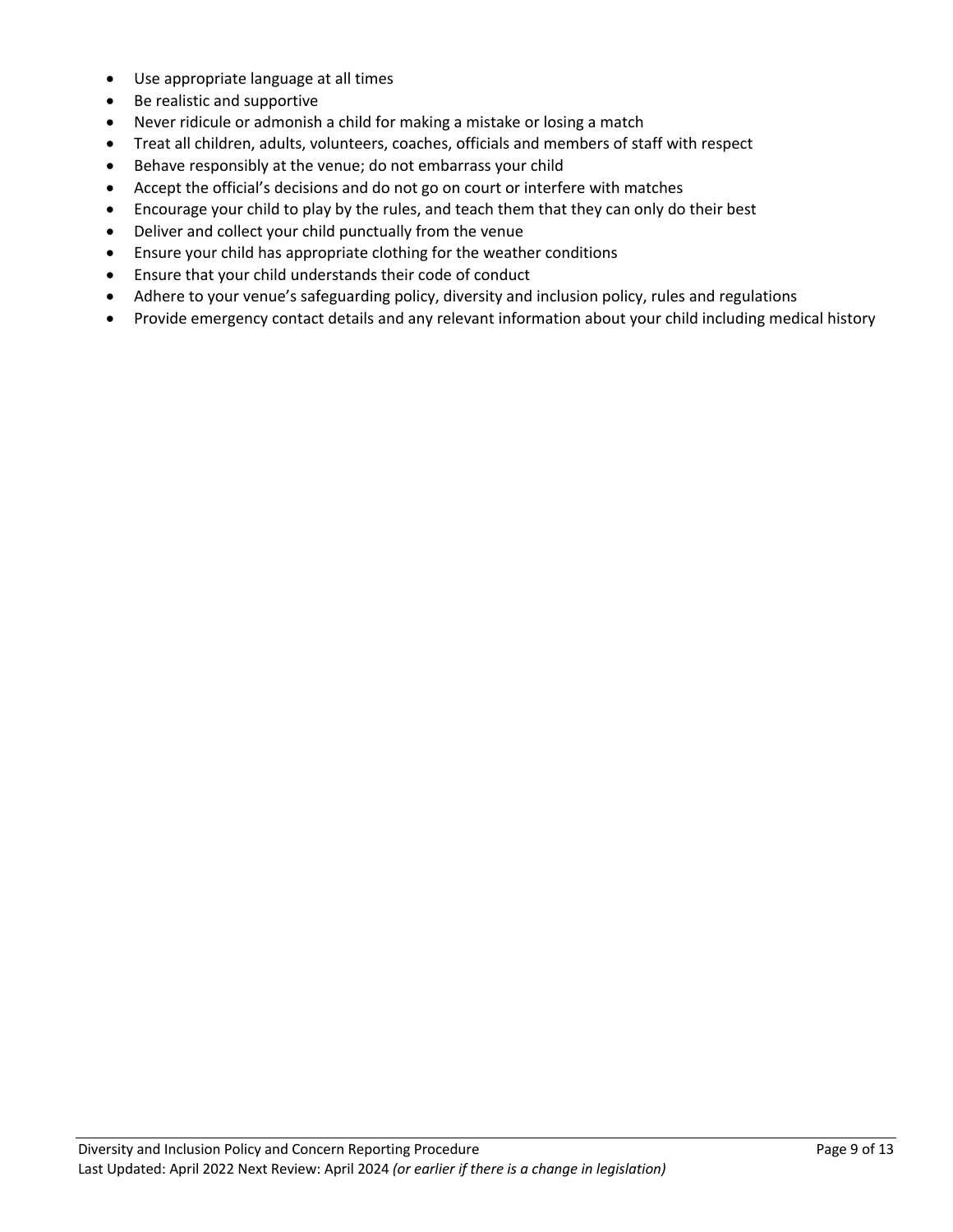# **Appendix A:**

# **Glossary of terms**

**Age:** This refers to a person belonging to a particular age group, which can mean people of the same age (e.g. 32 year old's) or range of ages (e.g. 18 - 30-year old's, or people over 50).

**Bisexual or Bi:** – refers to a person who has an emotional and/or sexual orientation towards more than one gender.

**Bullying:** can involve any form of physical, emotional, sexual or discriminatory abuse. It can also include cyberbullying – using social media or mobile phones to perpetrate bullying.

**Direct discrimination:** treating someone less favourably than another person because of a protected characteristic.

**Disability:** A person having a physical or mental impairment that has a substantial and long-term adverse effect on that person's ability to carry out normal day-to-day activities.

**Discrimination:** treating someone in a less favourable way and causing them harm, because of their age, disability, gender reassignment, marriage or civil partnership, pregnancy or maternity, race, religion or belief, sex or sexual orientation.

**Discrimination by association:** discrimination against someone because they are associated with another person who possesses a protected characteristic.

**Discrimination by perception:** discrimination against someone because of the belief that someone possesses a protected characteristic.

**Diversity:** acknowledging and celebrating the differences between groups of people and between individuals**.**

**Equality**: treating everyone with fairness and respect and recognising and responding to the needs of individuals. Taking positive actions to address existing disadvantages and barriers affecting how people engage with and participate in tennis.

**Ethnicity**: the social group a person belongs to, and either identifies with or is identified with by others, as a result of a mix of cultural and other factors including language, diet, religion, ancestry and physical features traditionally associated with race. Ethnicity is essentially self-defined and may change over time.

**Gay**: refers to a man who has an emotional, romantic and/or sexual orientation towards men. Also, a generic term for lesbian and gay sexuality - some women define themselves as gay rather than lesbian.

**Gender identity: t**his is an individual's internal self-perception of their own gender. A person may identify as a man, as a woman, as neither man or woman (non-binary) or as androgyne/polygender.

**Gender reassignment**: The process of changing or transitioning from one gender to another.

**Harassment:** unwanted conduct related to a relevant protected characteristic, which has the purpose or effect of violating an individual's dignity or creating and intimidating, hostile, degrading, humiliating or offensive environment for that individual or creates an intimidating, hostile, degrading, humiliating or offensive environment. The focus is on the perception of the complainant not the intent of the perpetrator. Employees can complain of behaviour they find offensive even if it is not directed at them.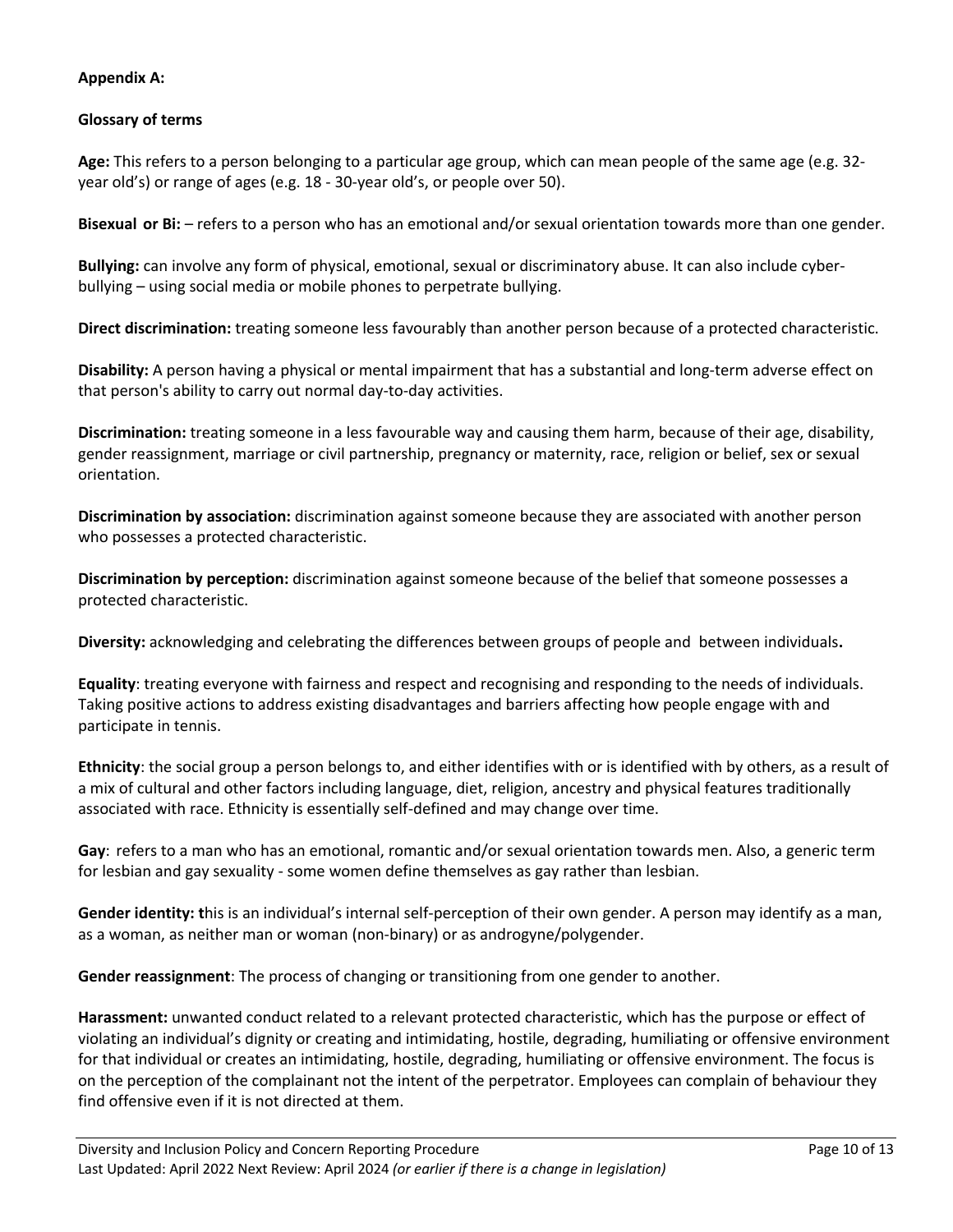**Hate crime:** crime that is targeted at a person because of hostility or prejudice towards that person's disability, race or ethnicity, religion or belief, sexual orientation or transgender identity. This can be committed against a person or property.

**Homophobia**: the fear, unreasonable anger, intolerance or/and hatred toward homosexuality, lesbian gay and bisexual people whether that person is homosexual or not.

**Inclusive leadership** – leaders who are aware of their own biases and preferences, actively seek out and consider different views and perspectives to inform better decision-making. They see diverse talent as a source of competitive advantage and inspire diverse people to drive organisational and individual performance towards a shared vision.

**An Inclusive Leader** – is a role model exemplar of inclusive behaviour; listens to and seeks out the views of diverse people and takes account of these views, without bias, in the decisions they make; appreciates that a diverse group of people will generate more creative solutions to problems and encourages this; inspires people through a shared vision of future success and motivates them to deliver it; leverages difference for high performance and provides responsive excellence to customers', clients' and service users' needs; provides positive feedback to boost people's self-efficacy; puts effort into helping diverse people identify their talents and develop them for performance now and future advancement; communicates authentically and honestly in a way that inspires trust, loyalty and wellbeing.

**Inclusion:** recognising that people from different backgrounds may have difference needs and expectations and may experience barriers in trying to access tennis. An inclusive venue is one that takes steps to attract and engage with people from many different backgrounds and meet their needs so that everyone has a positive experience and has the opportunity to achieve their potential.

**Indirect discrimination:** a practice, policy or rule which applies to everyone in the same way, but that has a worse effect on some people than others.

**LGBTQ:** an acronym for Lesbian, Gay, Bisexual, Trans and Questioning.

**Lesbian**: a woman who has an emotional romantic and /or sexual orientation towards women.

**Monitoring equality**: refers to data collection and analysis to check if people with protected characteristics are participating and being treated equally. For example: monitoring of the number of people with a disability who play tennis at our venue.

**Non-binary** – an umbrella term for a person who does not identify as only male or only female, or who may identify as both.

**Positive action:** a range of lawful actions that seek to overcome or minimise disadvantages (for example in employment opportunities) that people who share a protected characteristic have experienced, or to meet their different needs.

**Pregnancy and maternity**: pregnancy is the condition of being pregnant or expecting a baby. Maternity refers to the period after the birth, and is linked to maternity leave in the employment context. In the non-work context, protection against maternity discrimination is for 26 weeks after giving birth, and this includes treating a woman unfavourably because she is breastfeeding.

**Questioning**: it refers to the process of exploring your own sexual orientation and/or gender identity.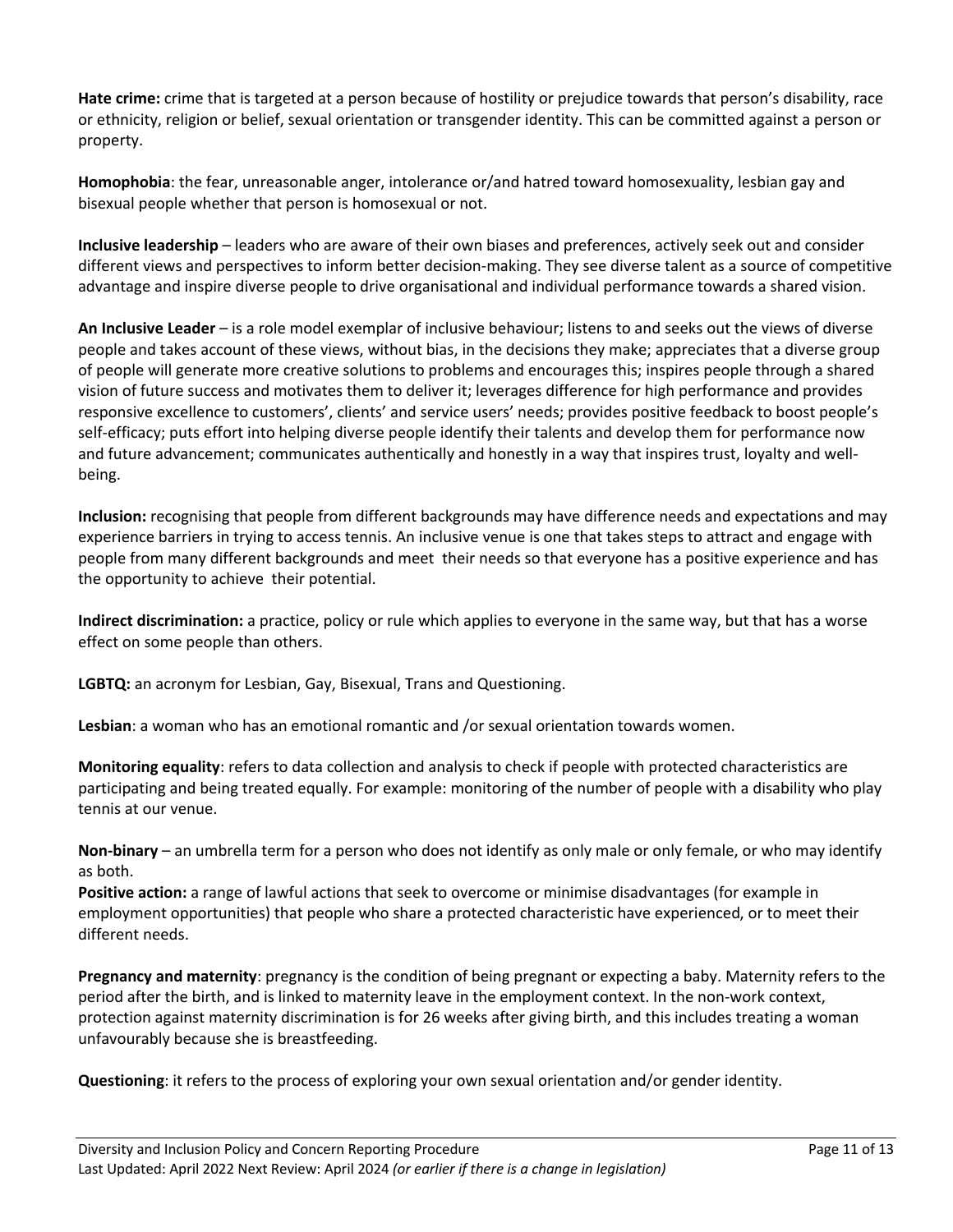**Race:** refers to the protected characteristic of race. It refers to a group of people defined by their race, colour, and nationality (including citizenship) ethnic or national origins.

**Radicalisation, extremism and terrorist behavior**: Radicalisation is the process by which a person comes to support terrorism and/or forms of extremism. Extremism is vocal or active opposition to fundamental British values, including democracy, the rule of law, individual liberty and mutual respect and tolerance of different faiths and beliefs. There is no single way to identify an individual who is likely to be susceptible to extremist ideology. The internet and the use of social media can be a major factor in the radicalisation of people.

**Reasonable adjustment**: What is considered reasonable will depend on all the circumstances of the case including the size of an organisation and its resources, what is practicable, the effectiveness of what is being proposed and the likely disruption that would be caused by taking the measure in question as well as the availability of financial assistance

**Religion or belief:** religion has the meaning usually given to it but belief includes religious and philosophical beliefs including lack of belief (e.g. atheism). Generally, a belief should affect your life choices or the way you live for it to be included in the definition.

**Sex:** refers to the biological makeup such as primary and secondary sexual characteristics, genes, and hormones. The legal sex is usually assigned at birth and has traditionally been understood as consisting of two mutually exclusive groups, namely men and women.

**Sexual orientation:** a person's emotional, romantic and/or sexual attraction to another person.

**Trans:** an umbrella term to describe people whose gender is not the same as, or does not sit comfortably with, the sex they were assigned at birth. Trans people may describe themselves using one or more of a wide variety of terms, including (but not limited to) transgender, cross dresser, non-binary, genderqueer (GQ).

**Transphobia**: the fear, unreasonable anger, dislike, intolerance or/and hatred toward trans people, whether that person has undergone gender reassignment or is perceived to have done that.

**Transsexual Person:** someone who has started the process of changing their gender identity is undergoing or has undergone gender reassignment.

**Unconscious bias or implicit bias:** this refers to a bias that we are unaware of, and which happens outside of our control. It is a bias that happens automatically and is triggered by our brain making quick judgments and assessments of people and situations, influenced by our background, cultural environment and personal experiences.

**Victimisation:** when someone is treated badly because they have made or supported a complaint or grievance.